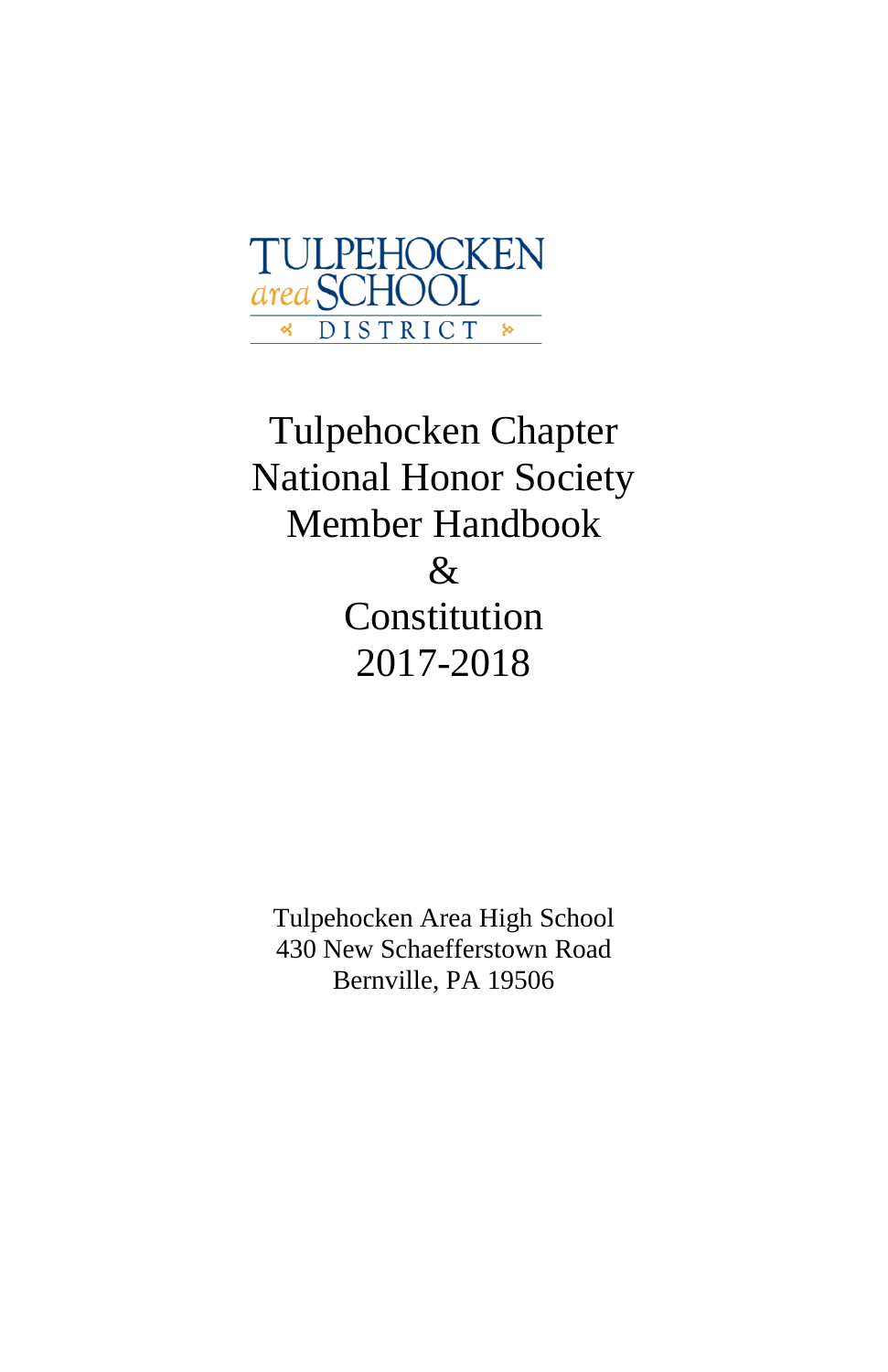# **Adviser**

# Mrs. Weidenheimer

# Table of Contents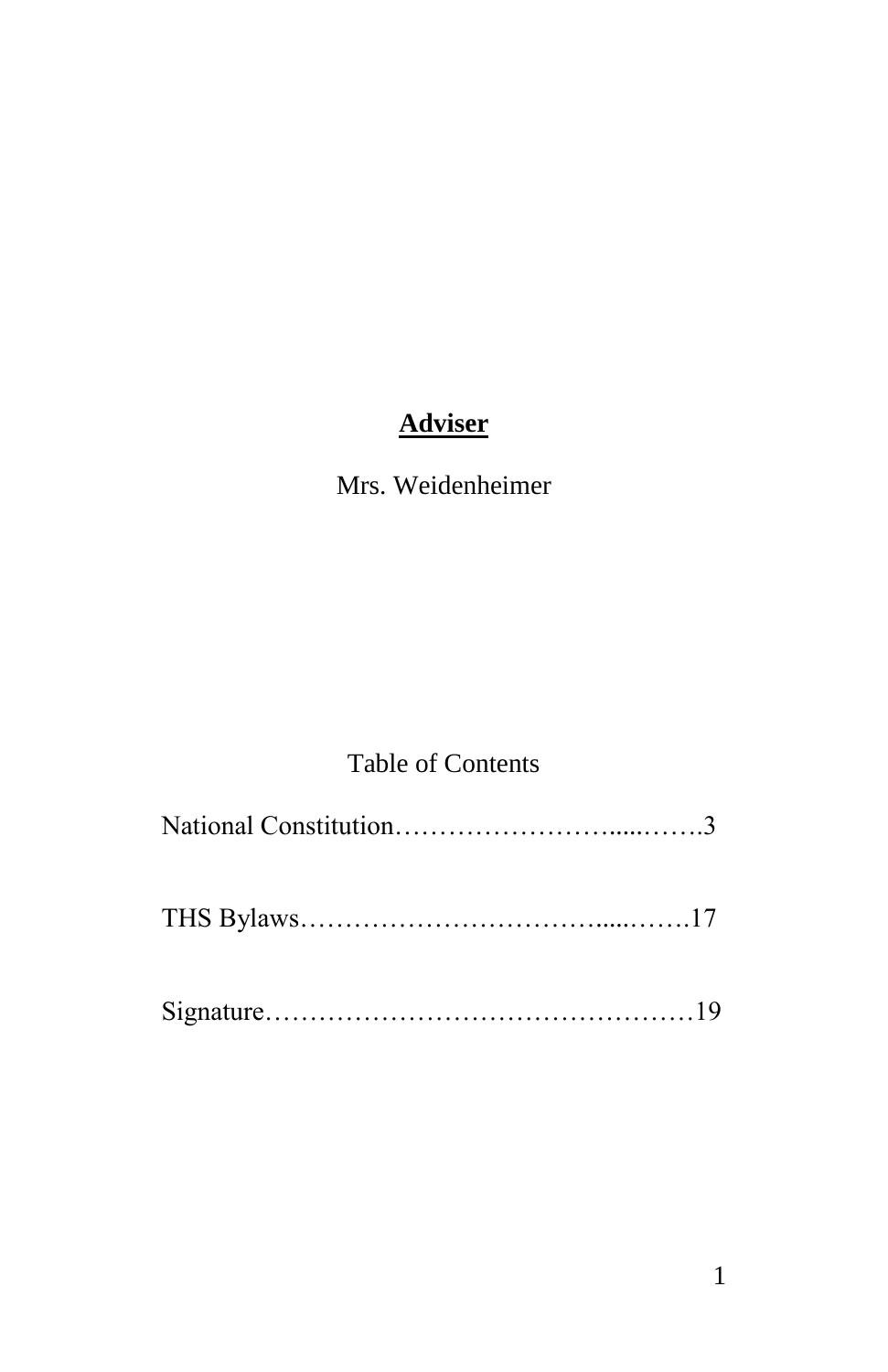# NHS National Constitution

| <b>ARTICLE I</b>    | NAME AND PURPOSE               |
|---------------------|--------------------------------|
| <b>ARTICLE II</b>   | THE NATIONAL COUNCIL           |
| <b>ARTICLE III</b>  | STATE/REGIONAL ORGANIZATIONS   |
| <b>ARTICLE IV</b>   | <b>LOCAL CHAPTERS</b>          |
| <b>ARTICLE V</b>    | <b>THE PRINCIPAL</b>           |
| <b>ARTICLE VI</b>   | THE CHAPTER ADVISER            |
| <b>ARTICLE VII</b>  | <b>FACULTY COUNCIL</b>         |
| <b>ARTICLE VIII</b> | <b>MEMBERSHIP</b>              |
| <b>ARTICLE IX</b>   | <b>SELECTION OF MEMBERS</b>    |
| <b>ARTICLE X</b>    | DISCIPLINE AND DISMISSAL       |
| <b>ARTICLE XI</b>   | <b>CHAPTER OFFICERS</b>        |
| <b>ARTICLE XII</b>  | <b>EXECUTIVE COMMITTEE</b>     |
| <b>ARTICLE XIII</b> | <b>MEETINGS</b>                |
| <b>ARTICLE XIV</b>  | <b>ACTIVITIES</b>              |
| <b>ARTICLE XV</b>   | <b>OFFICIAL INSIGNIA</b>       |
| <b>ARTICLE XVI</b>  | <b>BYLAWS</b>                  |
|                     | <b>ARTICLE XVII AMENDMENTS</b> |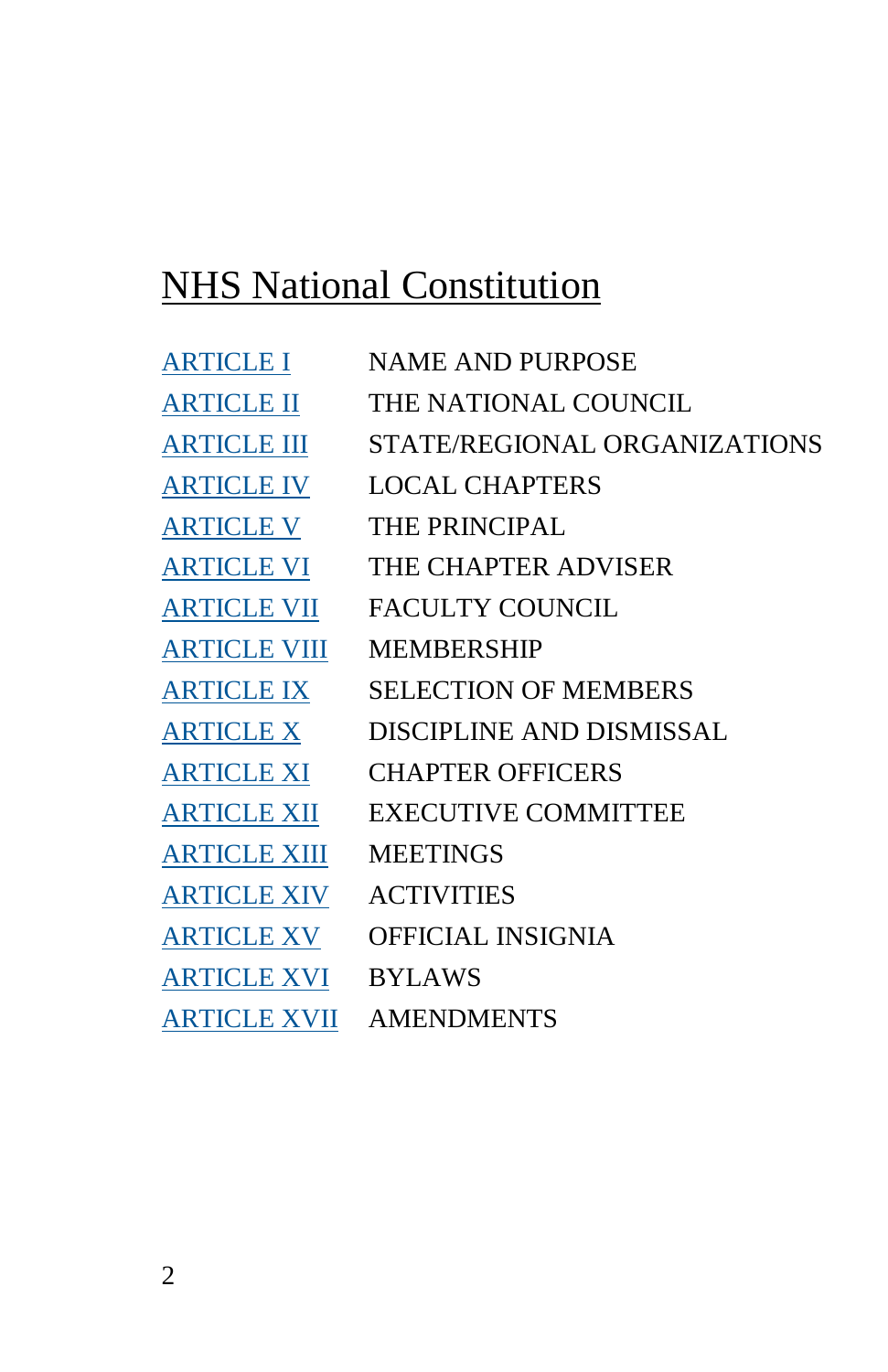#### **ARTICLE I: NAME AND PURPOSE**

Section 1. The name of this organization shall be the National Honor Society of Secondary Schools (NHS). Section 2. The purpose of this organization shall be to create enthusiasm for scholarship, to stimulate a desire to render service, to promote leadership, and to develop character in the students of secondary schools.

Section 3. The NHS shall be under the sponsorship and supervision of the National Association of Secondary School Principals (NASSP), 1904 Association Drive, Reston, VA 20191-1537.

#### **ARTICLE II: THE NATIONAL COUNCIL**

Section 1. The control of this organization shall be vested in the National Council.

Section 2. The National Council shall consist of eleven members appointed by the Board of Directors of the National Association of Secondary School Principals, one representative chosen from each of the NASSP administrative regions, two at-large principals or assistant principals (from any region), and the NJHS Representative, from a middle level school. Regional representatives shall alternate terms between principals and advisers according to the schedule developed by the national office. The executive director of NASSP shall be an ex-officio member of the National Council and shall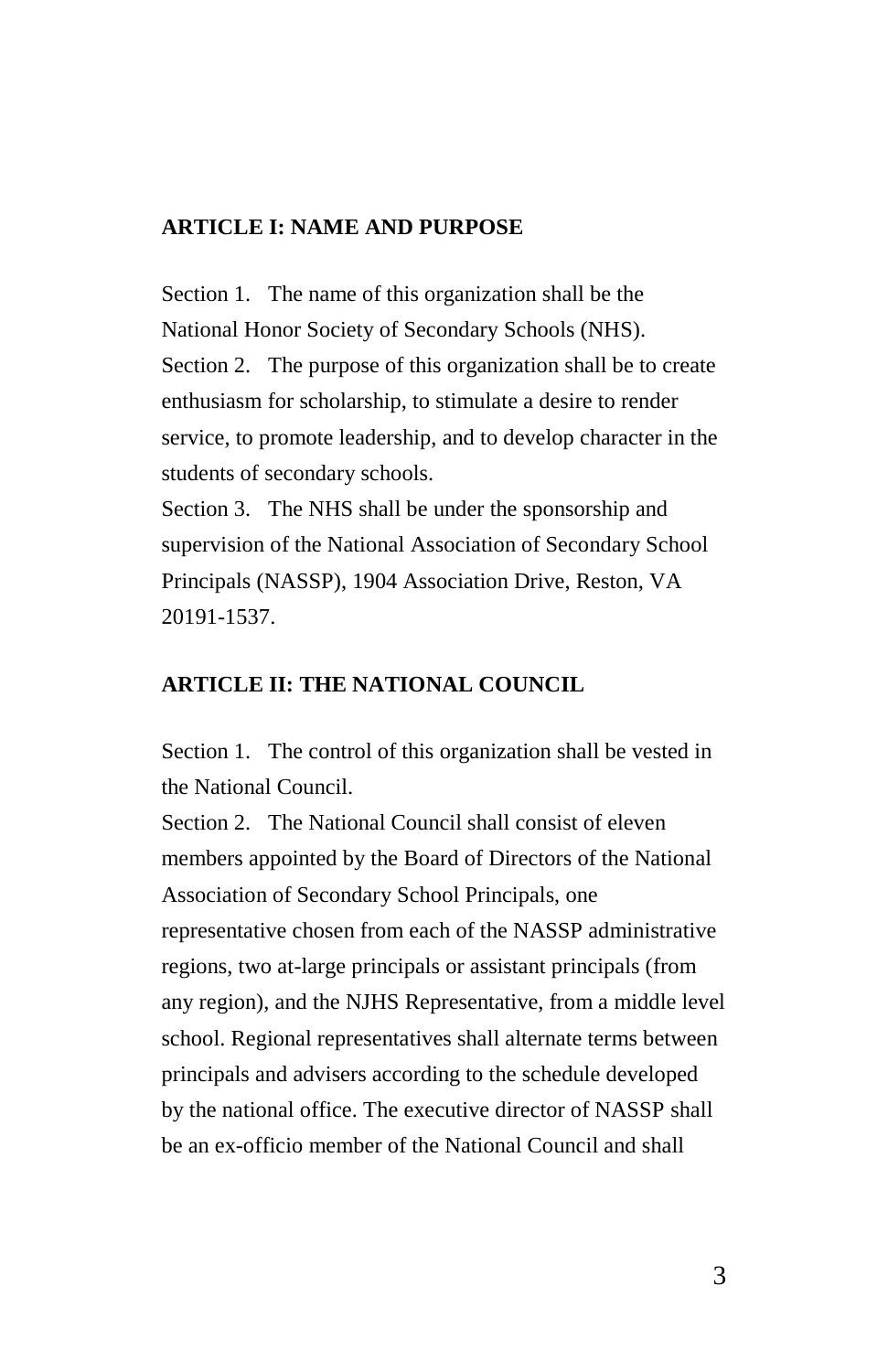serve as treasurer of NHS. The director of the NASSP Department of Student Activities shall be an ex-officio member and shall serve as secretary of the National Council. Section 3. Members shall be appointed for a term of no more than three years.

Section 4. A simple majority of members shall constitute a quorum of the National Council. [*Structure amended December 2001.*]

#### **ARTICLE III: STATE/REGIONAL ORGANIZATIONS**

Section 1. Local chapters may choose to organize state associations. The state principals' associations may form regional associations as defined by NASSP.

Section 2. Any state or regional association of National Honor Society chapters shall conform to this Constitution and shall work with the NASSP Student Activities office in furthering the purpose of this organization.

Section 3. All state and/or regional associations shall be affiliated with the National Honor Society.

Section 4. The state and/or regional affiliate shall not serve as an appeal board for local chapter nonselection or dismissal cases.

Section 5. Bylaws of the state or regional associations must be approved by the secretary of the National Honor Society (the NASSP Director of Student Activities) and must be consistent with this Constitution.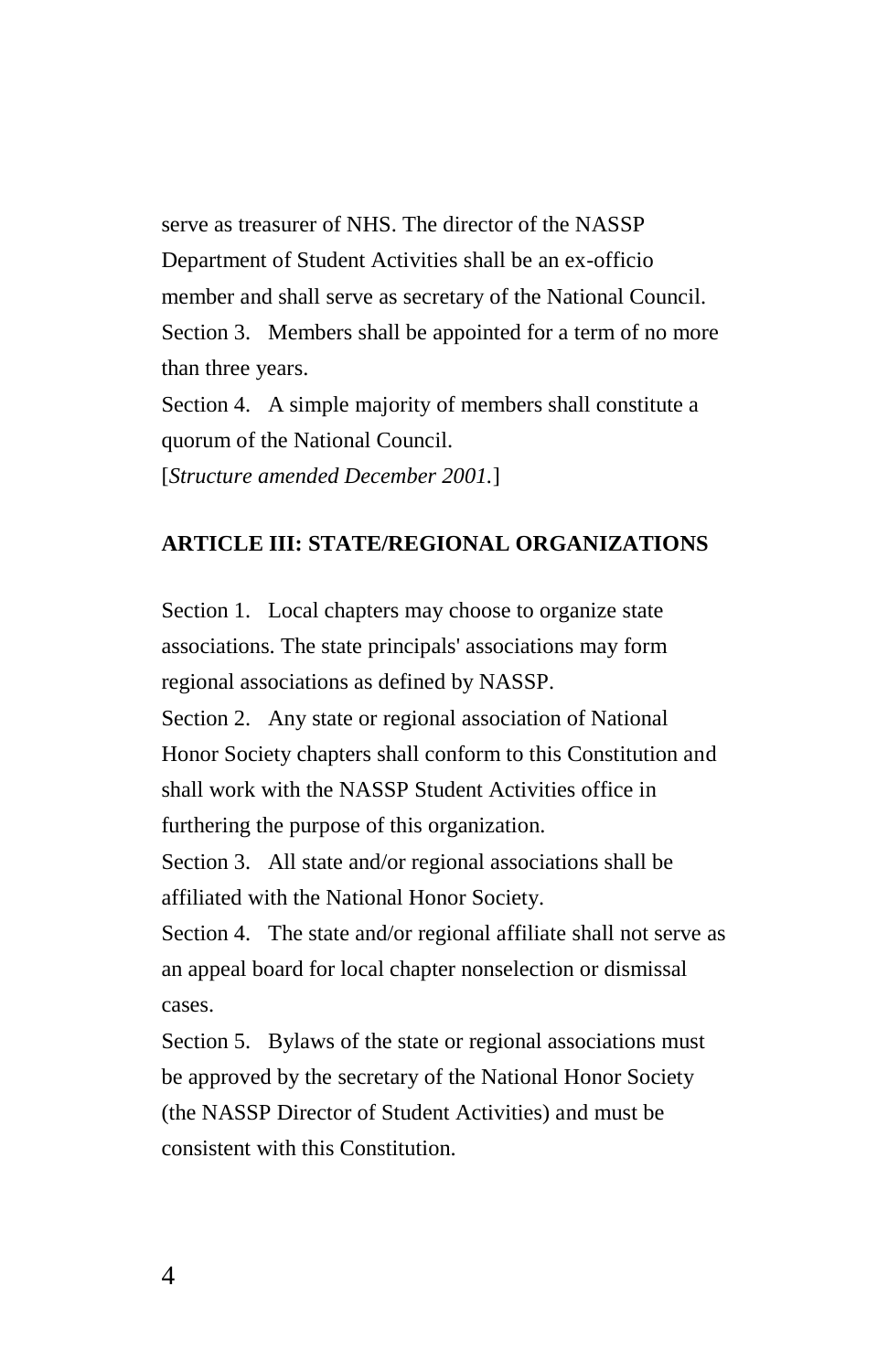# **ARTICLE IV: LOCAL CHAPTERS**

Section 1. Any secondary public school is eligible to apply for a charter for a local chapter. Nonpublic secondary schools accredited or approved by state departments of education or by accrediting agencies approved by the National Council are eligible to apply for a charter for a local chapter. Each school shall have its own chapter except in cases where a school's size precludes the formation of a full Faculty Council. In such cases, a chapter can be shared as long as all other constitutional requirements can be met. A middle level unit in the same building with a high school unit will be appropriate cause for two separate chapters (one for the National Junior Honor Society and the one for the National Honor Society). [*See page 24 of the 1997 national handbook for clarification of this last provision of Section 1. Ed.*]

Section 2. Each chapter shall pay a chartering fee determined by the National Council.

Section 3. Each school with a chapter shall pay an annual affiliation fee recommended by the National Council and approved by the NASSP Board of Directors.

Section 4. The annual individual member dues paid to a chapter or state affiliate, if any, shall not exceed ten dollars inclusively. The exact amount shall be determined by the executive committee of the chapter and shall be subject to the approval of the chapter membership.

Section 5. Duly chartered local chapters shall conform to this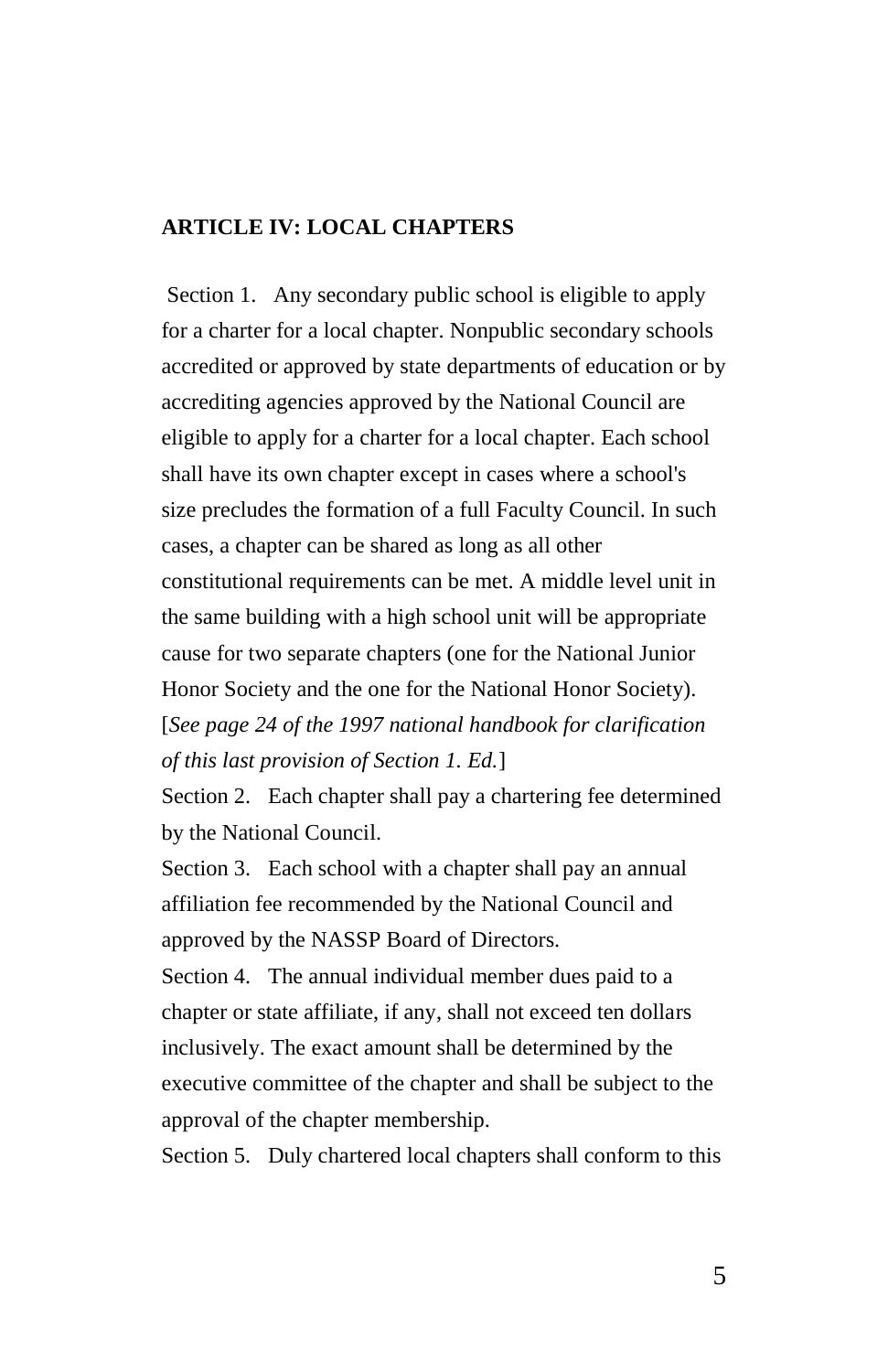Constitution as set forth by the National Council. Failure to do so may result in the loss of the charter.

#### **ARTICLE V: THE PRINCIPAL**

Section 1. The principal shall reserve the right to approve all activities and decisions of the chapter.

Section 2. The principal shall annually appoint a member of the faculty as chapter adviser, who may serve consecutive terms.

Section 3. The principal shall annually appoint a Faculty Council composed of five members of the school's faculty who may serve consecutive terms.

Section 4. The principal shall receive appeals in cases of non-selection of candidates, and the disciplining or dismissal of members.

#### **ARTICLE VI: THE CHAPTER ADVISOR**

Section 1. The chapter adviser shall be responsible for the direct, day-to-day supervision of the chapter and act as liaison between faculty, administration, students, and community. Section 2. The chapter adviser shall maintain files on membership, chapter history, activities, and financial transactions. The chapter advisor shall send the annual report to the national office.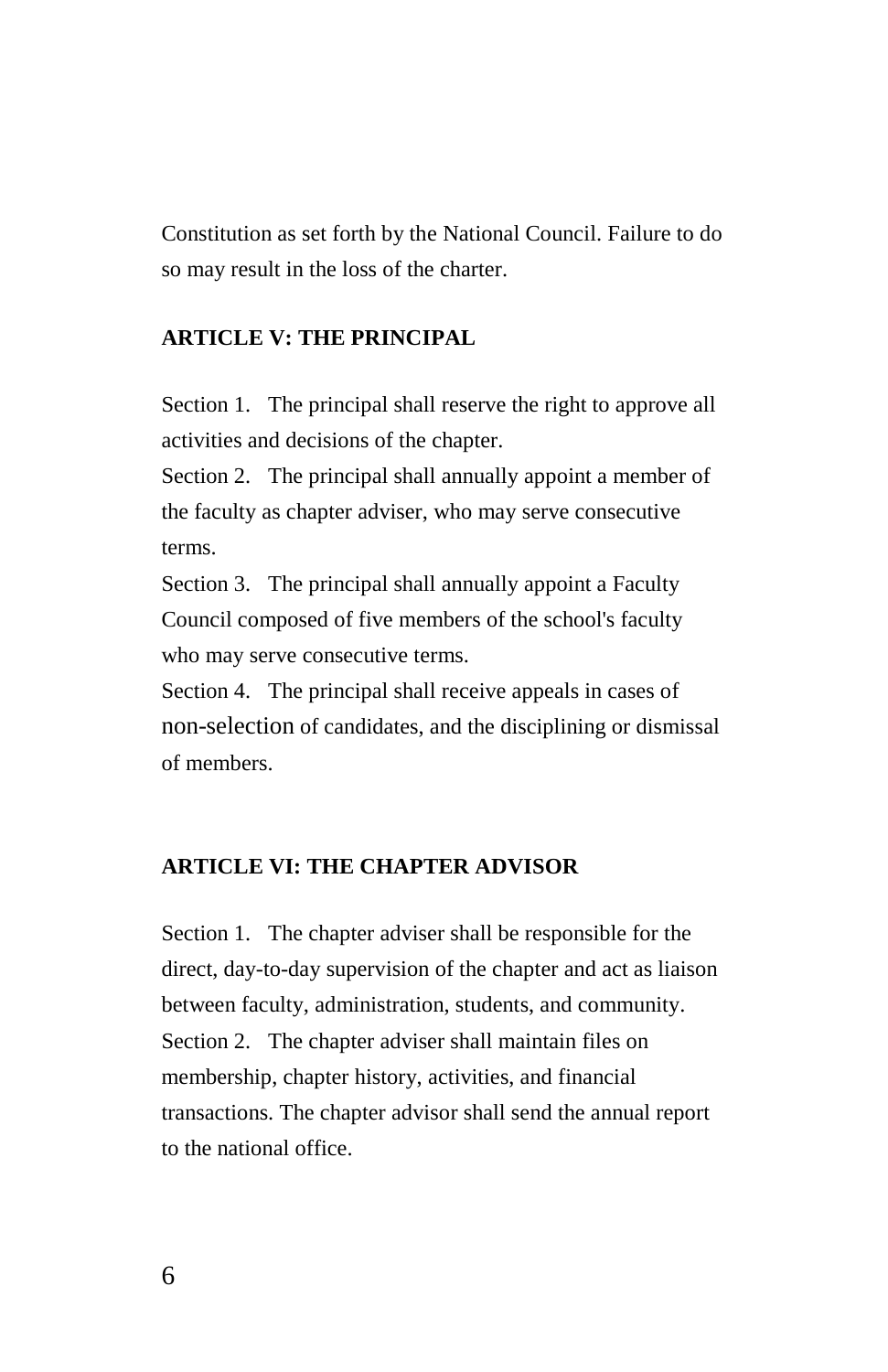Section 3. The chapter adviser shall regularly review each member for compliance with Society standards and obligations.

Section 4. The chapter adviser shall help the chapter officers understand and carry out their duties.

Section 5. The chapter adviser shall be an ex-officio, nonvoting, sixth member of the Faculty Council.

Section 6. The chapter adviser shall be a member of the faculty, appointed annually by the principal, and may serve consecutive terms.

#### **ARTICLE VII: FACULTY COUNCIL**

Section 1. The Faculty Council shall consist of five voting faculty members appointed annually by the principal. The chapter adviser shall be an ex-officio, non-voting, sixth member of the Faculty Council. No principal or assistant principal may be included on the Faculty Council. (*See commentary on pages 18 and 19 of the 1997 national handbook regarding the functions of the Faculty Council.*) Section 2. The term of the Faculty Council shall be one year. Members may be appointed to consecutive terms. Section 3. The Faculty Council shall meet at least once a year to review the procedures of the chapter, select members, and to consider non-selection, dismissal, other disciplinary actions,

and warning cases.

Section 4. The Faculty Council will develop and revise, when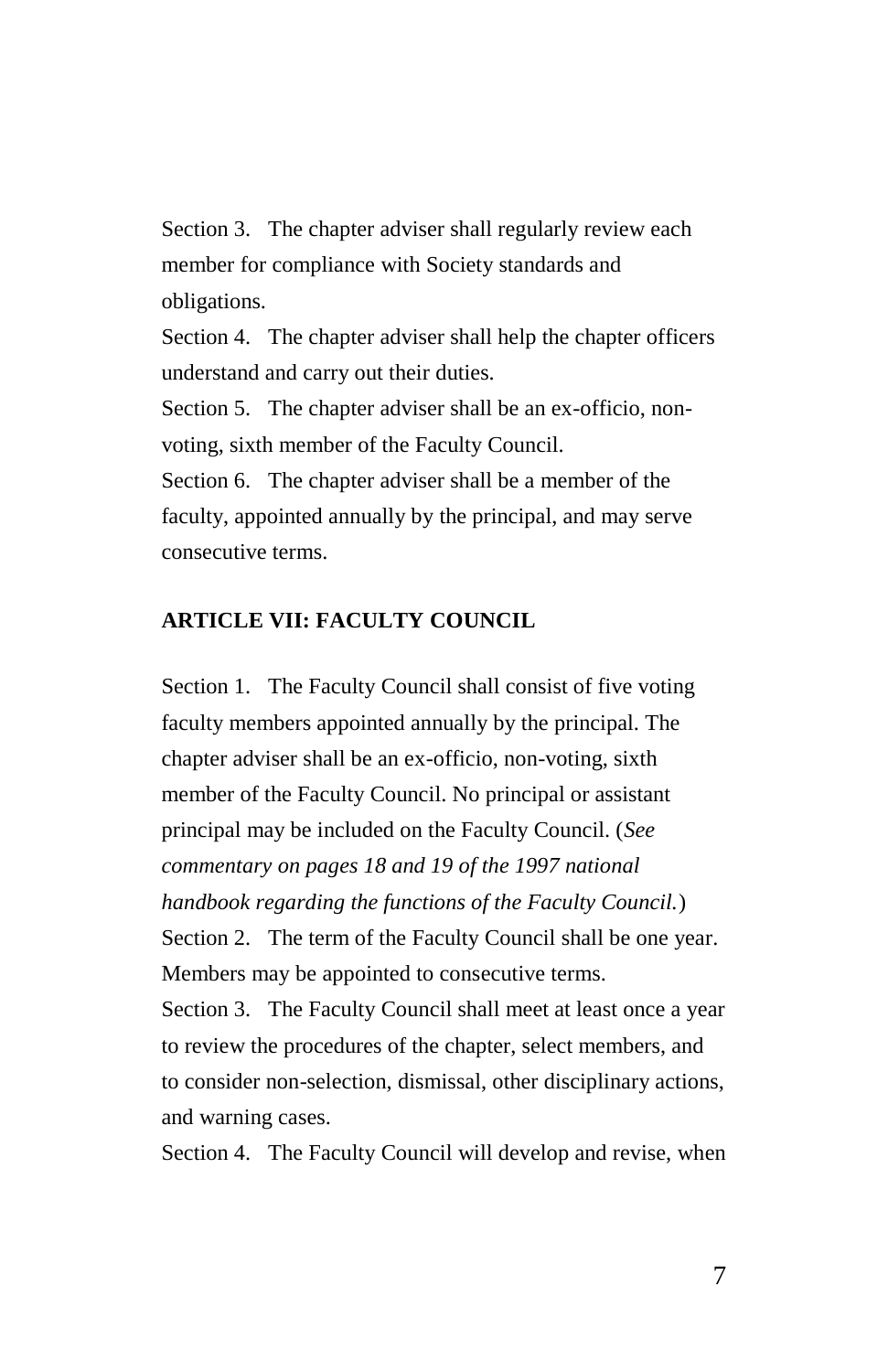necessary, all chapter procedures for selection, discipline, and dismissal of members, all of which must remain in compliance with the national guidelines.

#### **ARTICLE VIII: MEMBERSHIP**

Section 1. Membership in local chapters is an honor bestowed upon a student. Selection for membership is by a Faculty Council and is based on outstanding scholarship, character, leadership, and service. Once selected, members have the responsibility to continue to demonstrate these qualities.

Section 2. Membership shall be known as active, honorary, and graduate. Active members shall become graduate members at graduation. Graduate members shall have no voice or vote in chapter affairs.

Section 3. The Faculty Council shall reserve the right to award honorary membership to school officials, principals, teachers, NHS advisers, adults, students with disabilities, or foreign exchange students in recognition of achievement and/or outstanding service rendered to the school in keeping with the purposes of the National Honor Society. Honorary members shall have no voice or vote in chapter affairs. Section 4. Candidates become members when inducted at a special ceremony.

Section 5. Members who are seniors in good standing are eligible to be nominated by their chapters to compete in the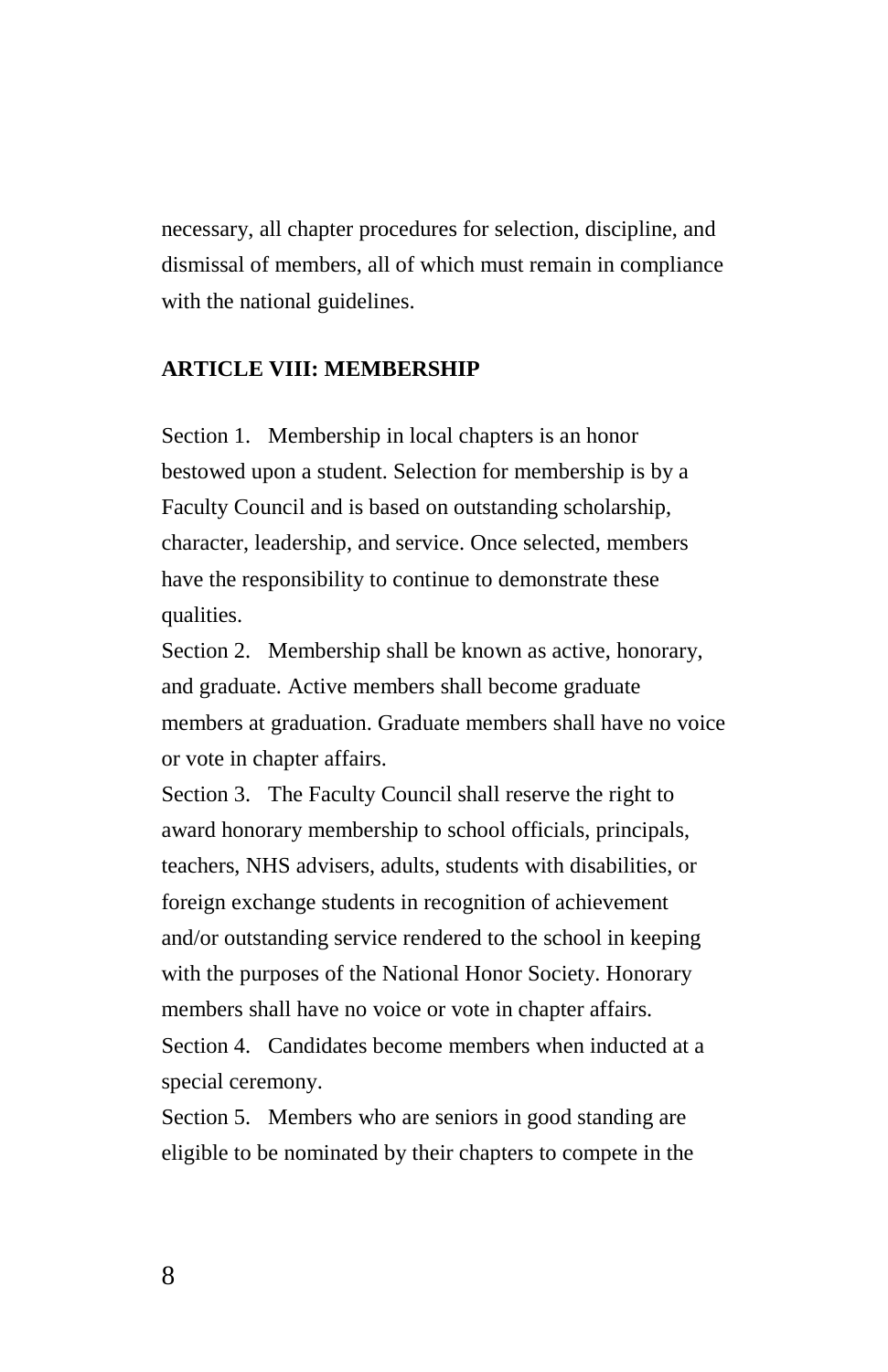National Honor Society Scholarship Program.

Section 6. An NHS member who transfers to another school and brings a letter from the principal or chapter adviser to the new school adviser shall be accepted automatically as a member in the new school's chapter. Transfer members must meet the new chapter's standards within one semester in order to retain membership.

Section 7. Members who resign or are dismissed are never again eligible for membership or its benefits.

#### **ARTICLE IX: SELECTION OF MEMBERS**

Section 1. To be eligible for membership the candidate must be a member of those classes ( junior or senior) designated as eligible in the chapter bylaws. (Freshmen [*ninth graders*] are not eligible.) Candidates must have been in attendance at the school the equivalent of one semester. (*Note: Some candidates may be ineligible for induction because of the semester ruling. Many students, including students of military parents, are required to move with parents or guardians that have transferred in their work. The present school principal should seek a recommendation from the previous school principal pursuant to the candidate's selection. On the basis of the recommendation of the previous principal, the Faculty Council may waive the semester regulation.*)

Section 2. The national minimum standard for scholarship shall be a cumulative scholastic average of at least 85 percent,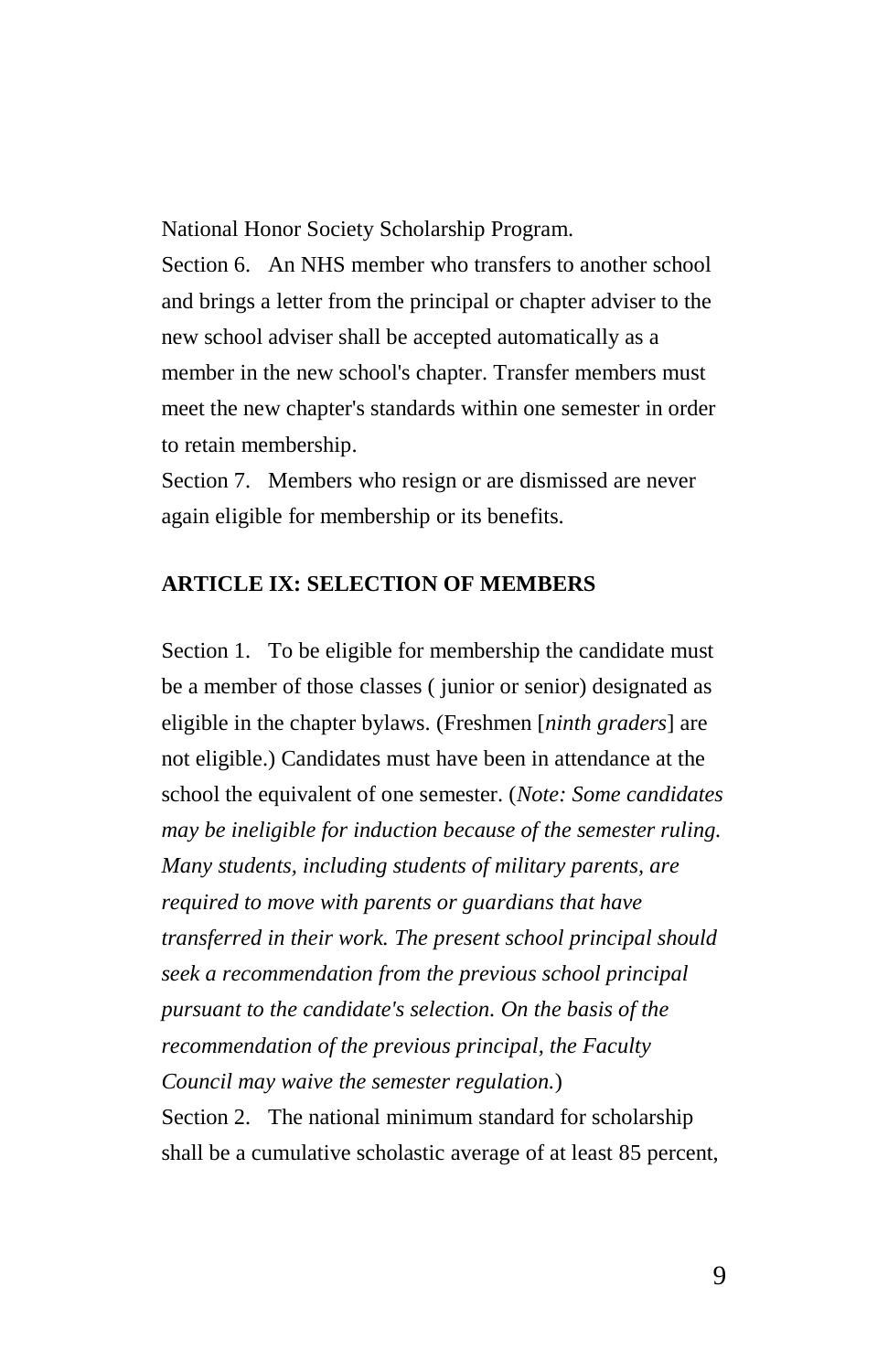B, or 3.0 (on a 4.0 scale) or the equivalent standard of excellence. Candidates shall then be evaluated on the basis of service, leadership, and character. (*Note: Local chapters may raise the cumulative GPA standard above the national minimum, or increase standards for the remaining selection criteria, apply them fairly and consistently, and include these standards in their locally published selection procedures. - Ed.*)

Section 3. The selection of each member to the chapter shall be by an anonymous majority vote of the Faculty Council. Section 4. A description of the selection procedure shall be published in an official school publication that is widely available in a timely fashion to all students and parents of the school. The selection procedure shall be determined by the Faculty Council and shall be consistent with the rules and regulations of NHS.

Section 5. The National Council and NASSP shall not review the judgment of the Faculty Council regarding selection of individual members to local chapters.

# **ARTICLE X: DISCIPLINE AND DISMISSAL**

Section 1. The Faculty Council in compliance with the rules and regulations of the National Honor Society shall determine the procedure for dismissal. A written description of the dismissal procedure shall be available to interested parties. (*Note: Faculty Councils can consider disciplinary actions that*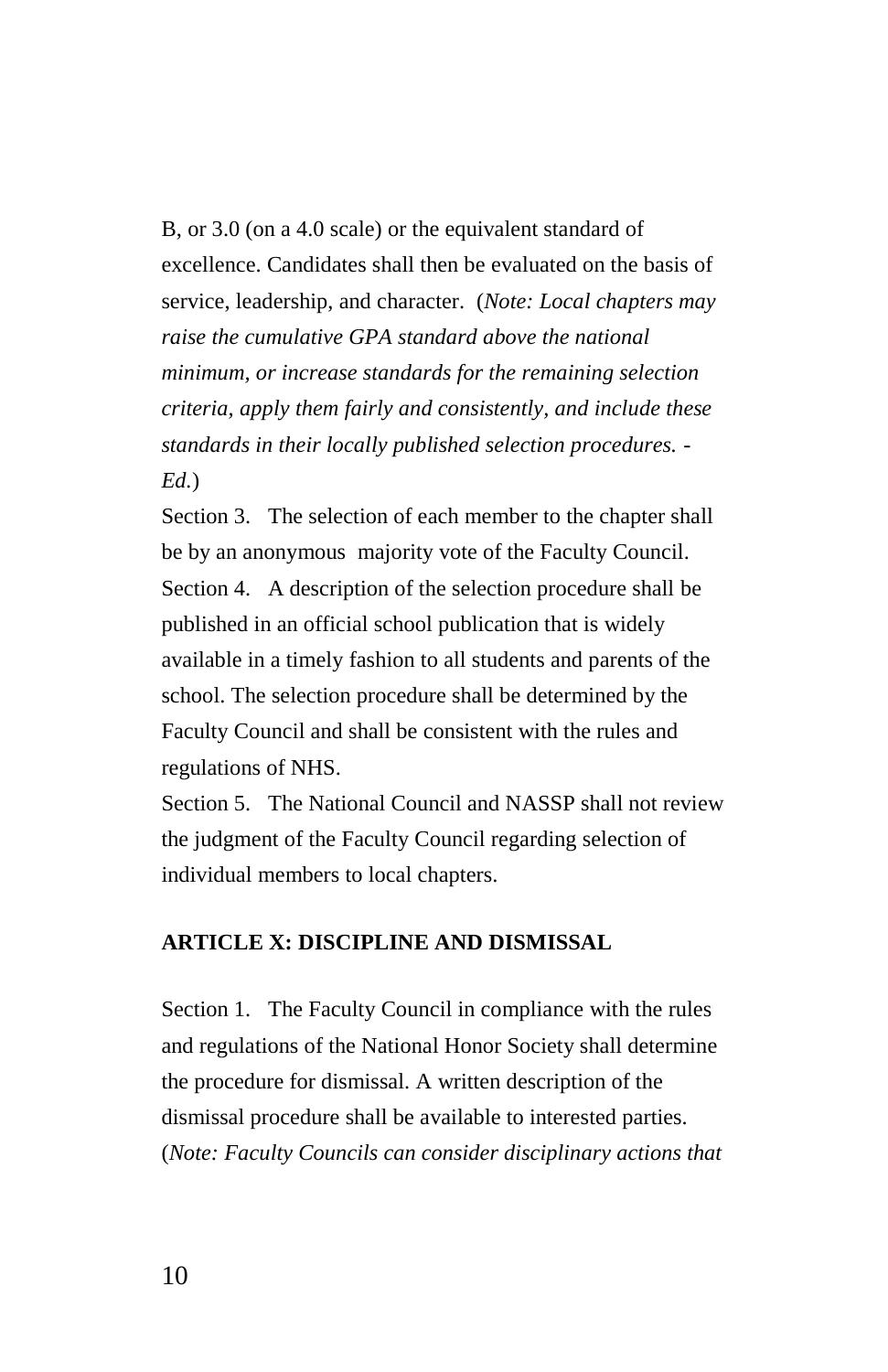*are less severe than dismissal if circumstances warrant. -Ed.*) Section 2. Members who fall below the standards that were the basis for their selection shall be promptly warned in writing by the chapter adviser and given a reasonable amount of time to correct the deficiency, except that in the case of flagrant violation of school rules or the law, a member does not necessarily have to be warned.

Section 3. The Faculty Council shall determine when an individual has exceeded a reasonable number of warnings. Section 4. In all cases of pending dismissal, a member shall have a right to a hearing before the Faculty Council. (*Note: This hearing is required and is considered "due process" for all members –Ed.*)

Section 5. For purposes of dismissal, a majority vote of the Faculty Council is required.

Section 6. A member who has been dismissed may appeal the decision of the Faculty Council to the principal and thereafter under the same rules for disciplinary appeals in the school district. (*Amended May 2004*)

Section 7. The National Council and NASSP shall hear no appeals in dismissal cases.

(*Note: Please refer to Article VIII, Section 7 regarding the permanent consequences for members when dismissed.*)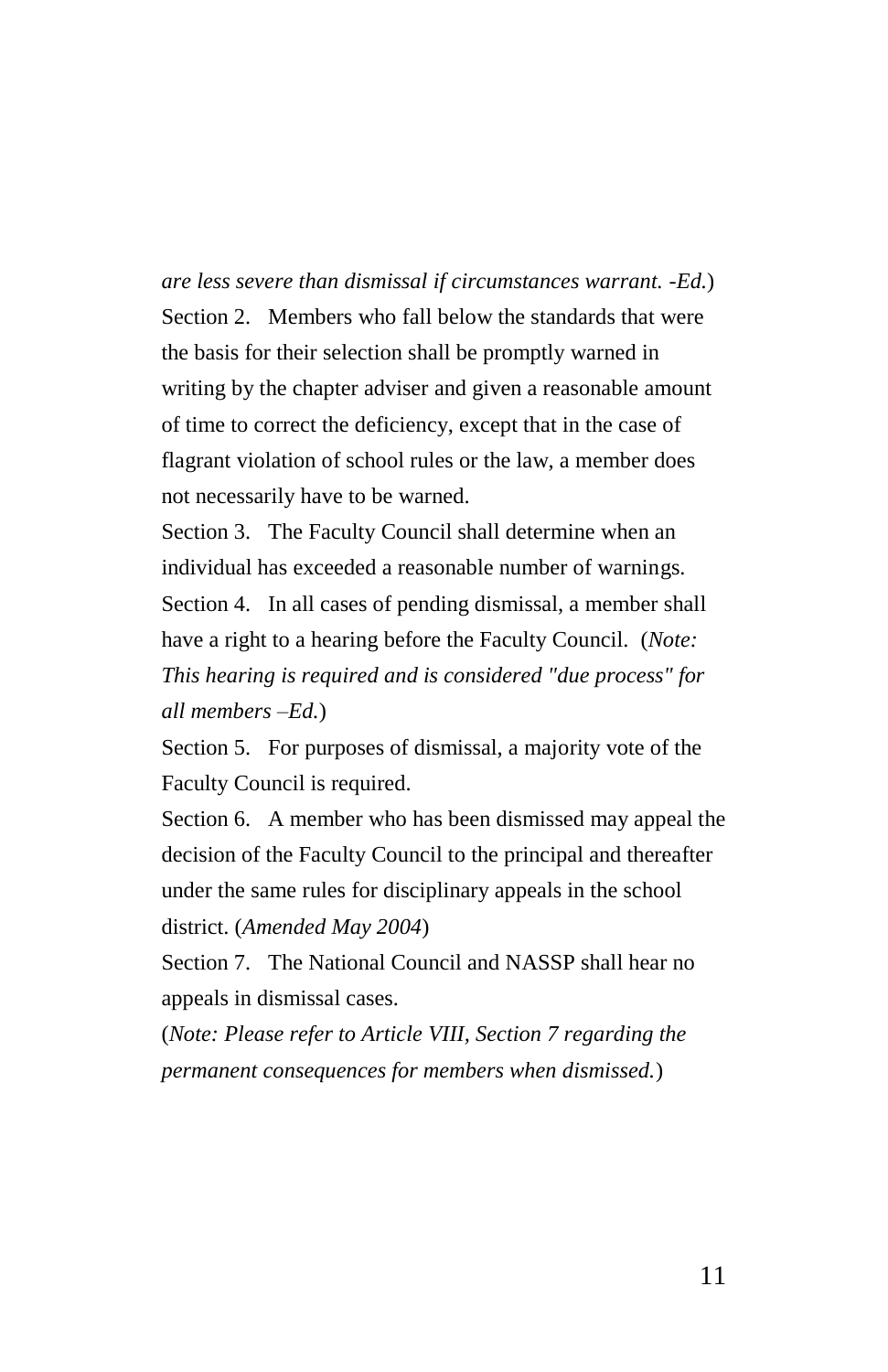#### **ARTICLE XI: CHAPTER OFFICERS**

Section 1. The officers of the chapter, their duties, and the method of their election shall be determined by the members of the chapter, approved by the Faculty Council and the principal, and described in the chapter bylaws. Section 2. New officers shall be installed at a special ceremony.

## **ARTICLE XII: EXECUTIVE COMMITTEE**

Section 1. The executive committee shall consist of the officers of the chapter and the chapter adviser. Section 2. The executive committee shall have general supervision of the affairs of the chapter between its business meetings, make recommendations to the chapter, and determine and perform such other duties as are specified in the chapter bylaws. All actions and recommendations of the executive committee shall be subject to the review of the chapter membership.

Section 3. The executive committee shall have the responsibility for ensuring that chapter activities and procedures follow school policy and regulations. (*Note: This section is generally viewed to include chapter activities except those with regards to the selection, discipline, and dismissal of members which are the sole domain of the chapter's Faculty Council per the provisions of Article VII, Section 4. –Ed.*)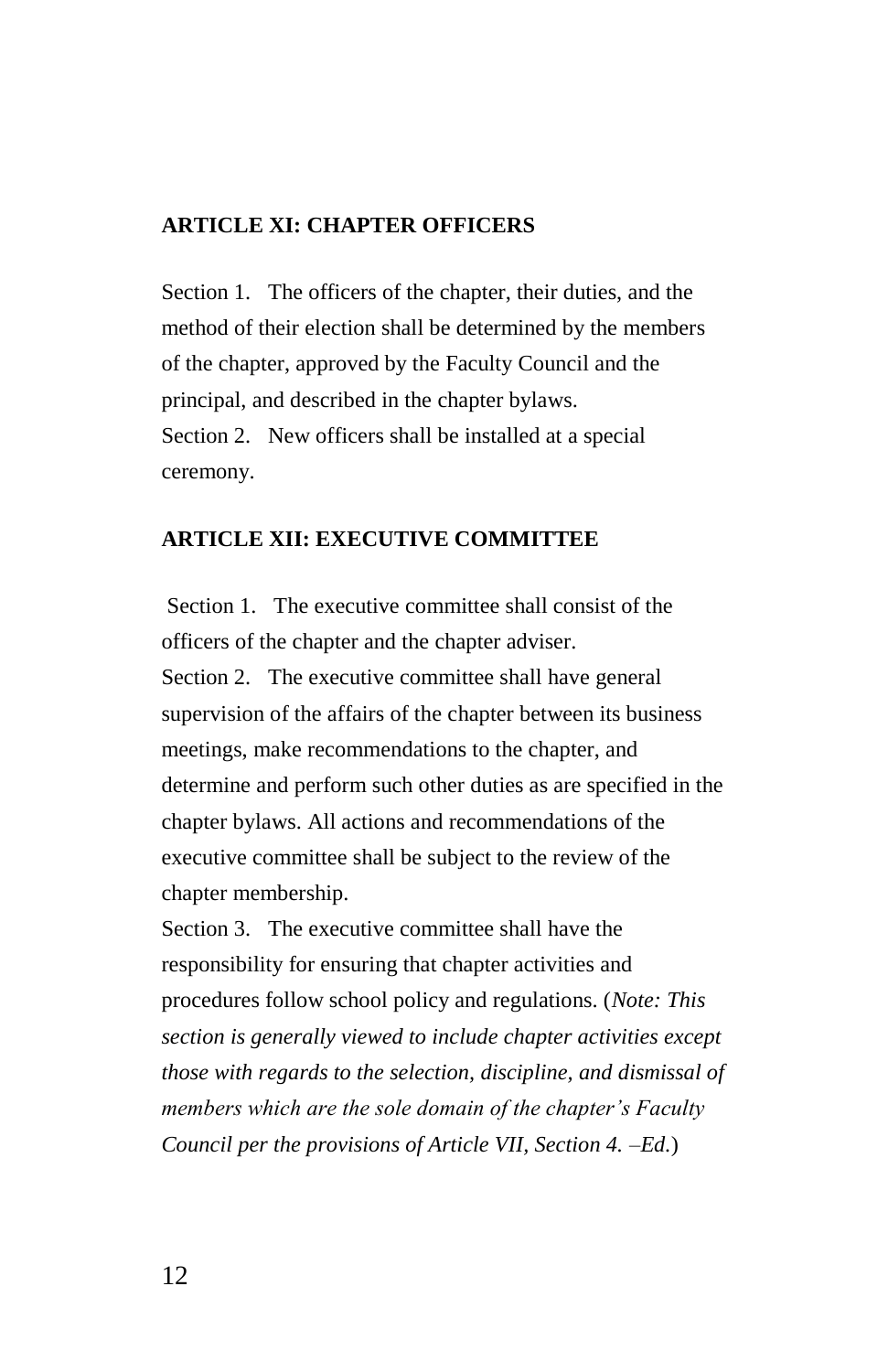## **ARTICLE XIII: MEETINGS**

Section 1. Each chapter shall have regular meetings during the school year on days designated by the executive committee and in accordance with school policy and regulations. Section 2. The regularity of the meetings (i.e., weekly, monthly, bimonthly) shall be designated in the chapter bylaws. Section 3. The chapter president or other designated student leader may call special meetings approved by the executive committee.

Section 4. Chapters shall conduct meetings according to Robert's *Rules of Order, Newly Revised* in all points not expressly provided for in this Constitution or the chapter bylaws.

#### **ARTICLE XIV: ACTIVITIES**

Section 1. Each chapter shall determine one or more service projects for each year.

Section 2. All members shall regularly participate in these projects.

Section 3. These projects shall have the following characteristics: Fulfill a need within the school or community; Have the support of the administration and the faculty; Be appropriate and educationally defensible; Be well planned, organized, and executed.

Section 4. Each member shall have the responsibility for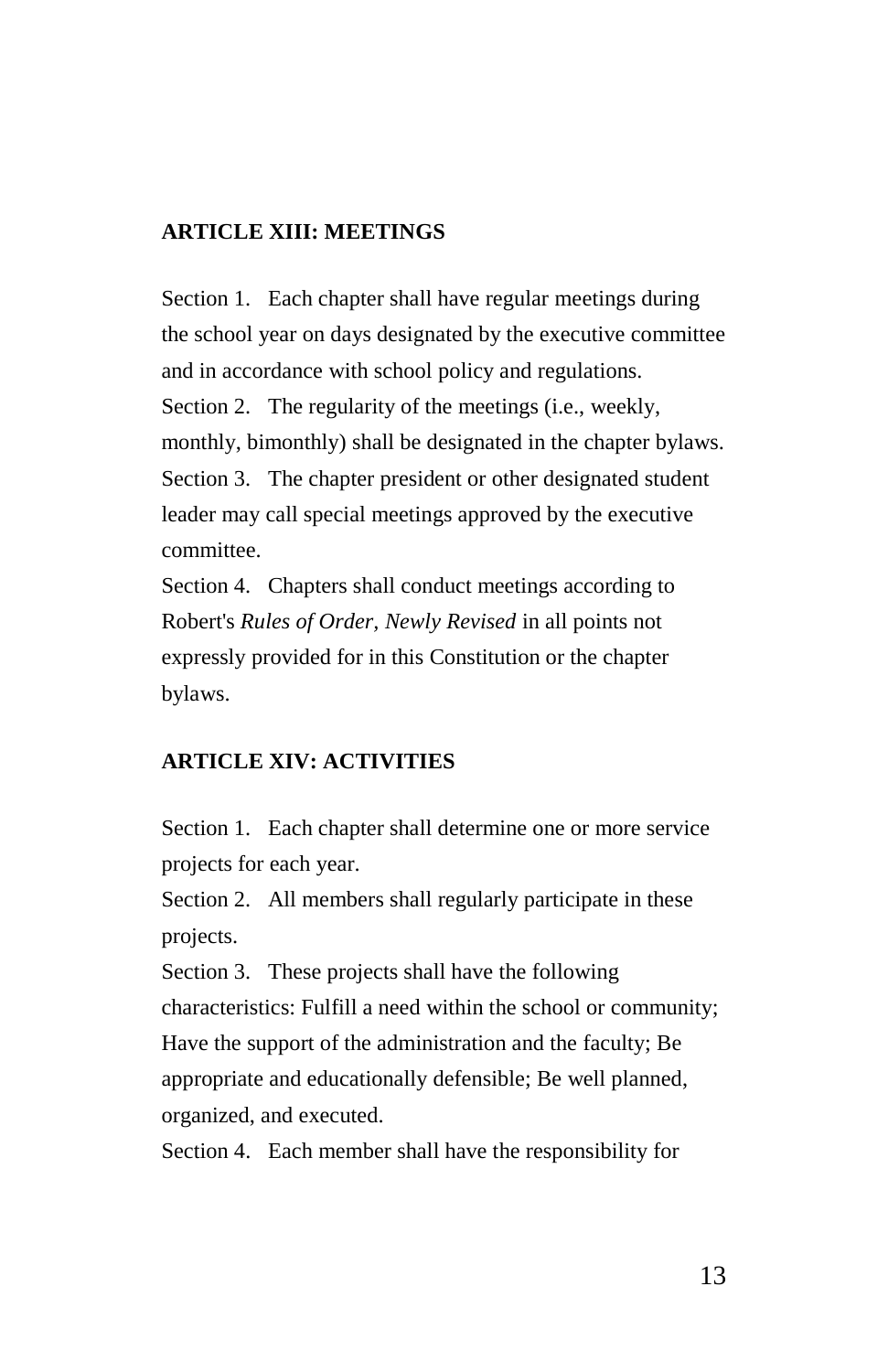choosing and participating in an individual service project that reflects his or her particular talents and interests. This is in addition to the chapter projects to which all members contribute. [*each member must complete a total of 5hours and show documentation to the chapter advisor and sergeant of arms of this service project]*

Section 5. Each chapter shall publicize its projects in a positive manner.

## **ARTICLE XV: OFFICIAL INSIGNIA**

Section 1. This organization shall have an official emblem selected by the National Council. The emblem shall be uniform.

Section 2. The distribution of the emblem and the rules for its use shall be under the exclusive control of the National Council.

Section 3. Each active, graduate, or honorary member in good standing with the chapter shall be entitled to wear this emblem.

Section 4. Any member who resigns or is dismissed shall return the emblem to the chapter adviser.

Section 5. All insignia must be procured from the national secretary of the National Honor Society, 1904 Association Drive, Reston, VA, 20191. All insignia are filed for registration with the United States Patent and Trademark Office and may not be copied by anyone.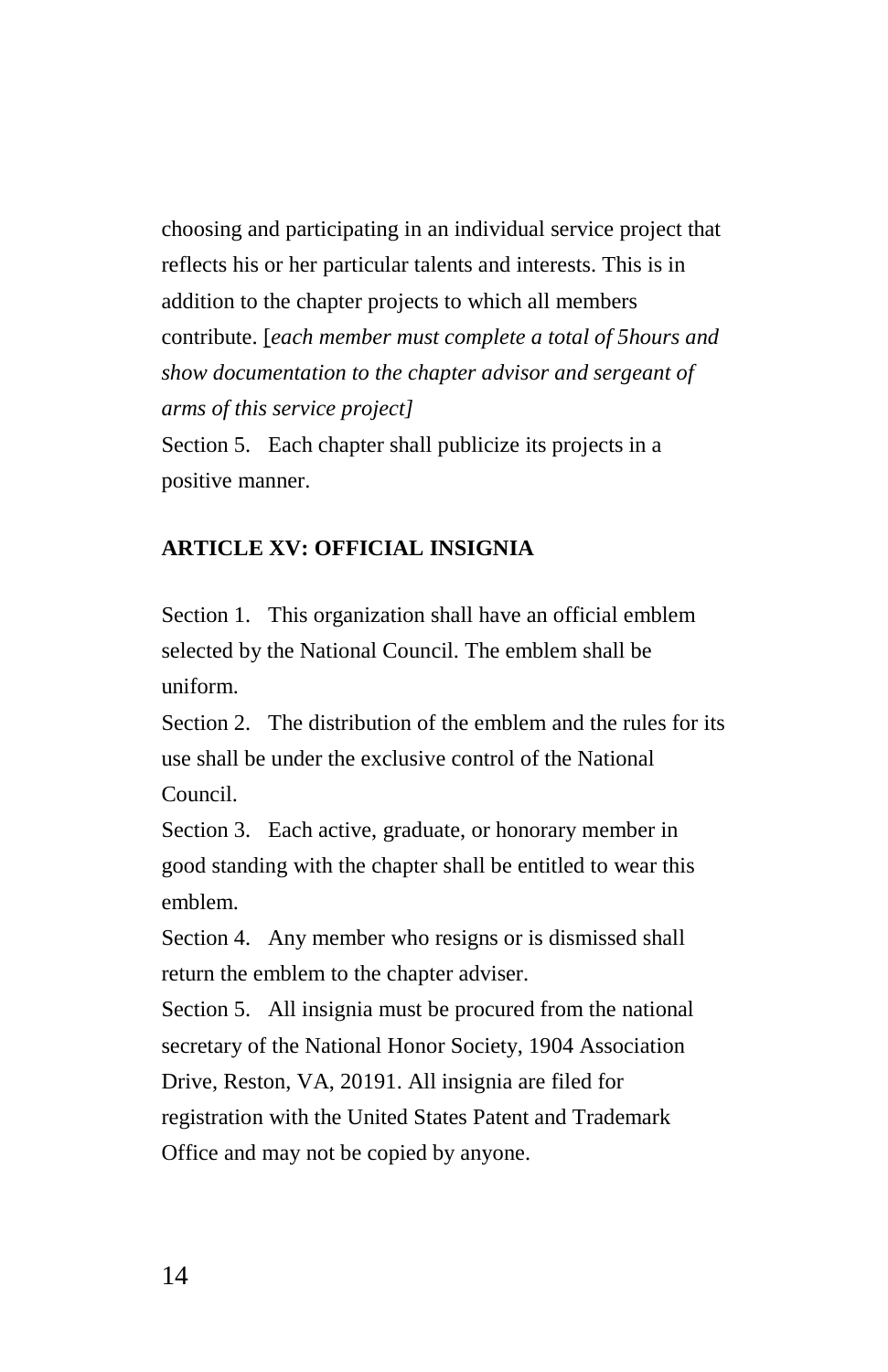Section 6. The motto of the National Honor Society shall be *Noblesse Oblige*.

Section 7. The official colors of the National Honor Society shall be blue and gold.

Section 8. A graduate member may purchase a replacement for a lost emblem by verifying membership to the national office.

## **ARTICLE XVI\*: BYLAWS**

Section 1. Each chapter shall write bylaws to amplify sections of this Constitution and to clarify operating procedures of the chapter. Bylaws do not need the approval of the National Council but must be consistent with this Constitution.

Section 2. The chapter bylaws shall contain information concerning the election and duties of officers, the schedule of meetings, member obligations, dues, and the like. (*Note: See the national handbook and the "Adviser Zone" at [www.nhs.us](http://www.nhs.us/) for additional information regarding the appropriate content of chapter bylaws.*)

#### **ARTICLE XVII: AMENDMENTS**

This Constitution may be amended at any meeting of the National Council or by mail by an affirmative vote of a majority of the members of the National Council.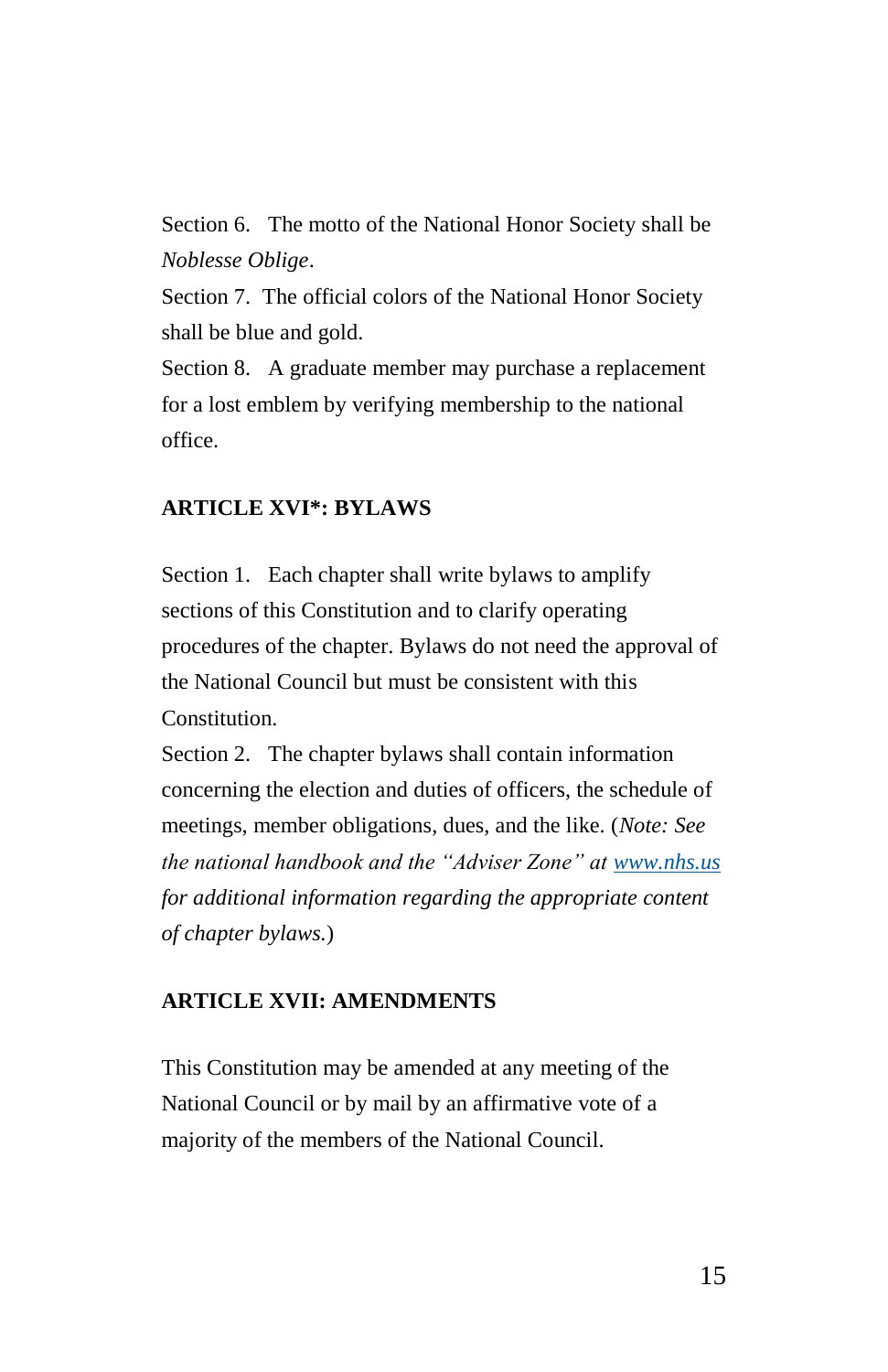NHS National Constitution Revised 2005 (based on approved amendments adopted 1992-2005). © 2005 NASSP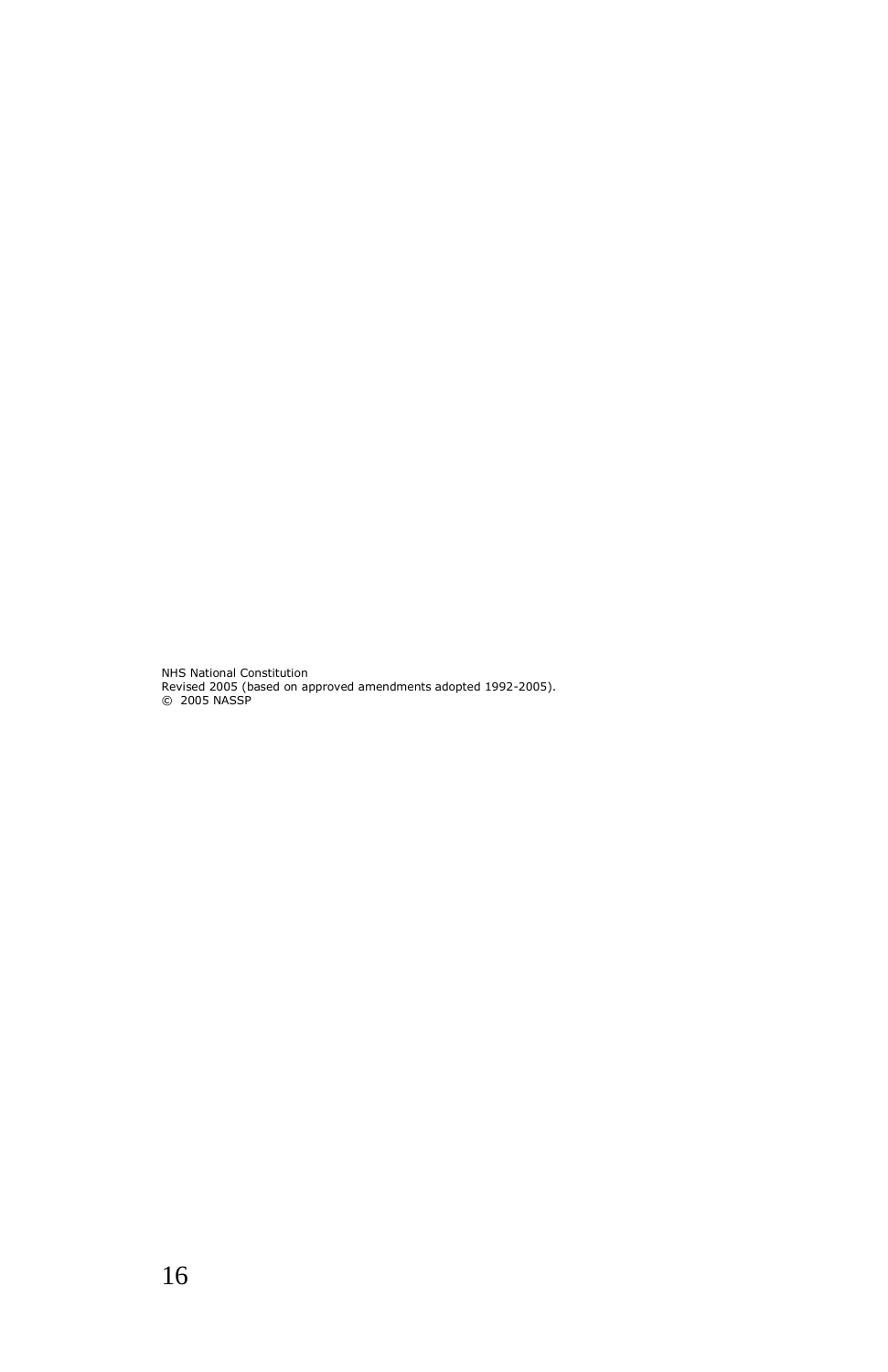# Tulpehocken Area Chapter National Honor Society Bylaws

- 1. The Tulpehocken Chapter has adopted the following modifications to Article IX of the national constitution: the students eligible for membership into this chapter must be a junior or senior and must have a cumulative GPA of at least 90.0 percent.
- *2.* All members are required to keep their academics at a cumulative scholastic average of at least 90.0 percent. If a member falls below this average they will receive a warning. *(see 4)*
- *3.* All members are required to maintain a C average or higher in their classes. If a member falls below this average they will receive a warning. Members taking on-line courses are required to meet these same standards. *(see 4)*
- 4. If a member's academic status is in jeopardy, he or she will promptly be notified in writing by the adviser and will be given sufficient time to correct the matter. If the matter is not corrected, the student will be dismissed from membership on the decision of the faculty council and/or principal.
- *5.* If a member becomes academically ineligible (failing at least two classes) they will immediately be dismissed from membership on the decision of the faculty council and/or principal.
- 6. All  $2<sup>nd</sup>$  year members must acquire thirty hours of community service in each school year and 1<sup>st</sup> year members must acquire 20 hours of community service.
- 7. For 2<sup>nd</sup> year members, if no hours are acquired over the summer the member must acquire at least 7 hours per quarter to obtain the required 30 by the end of the year. Hours must be fulfilled each quarter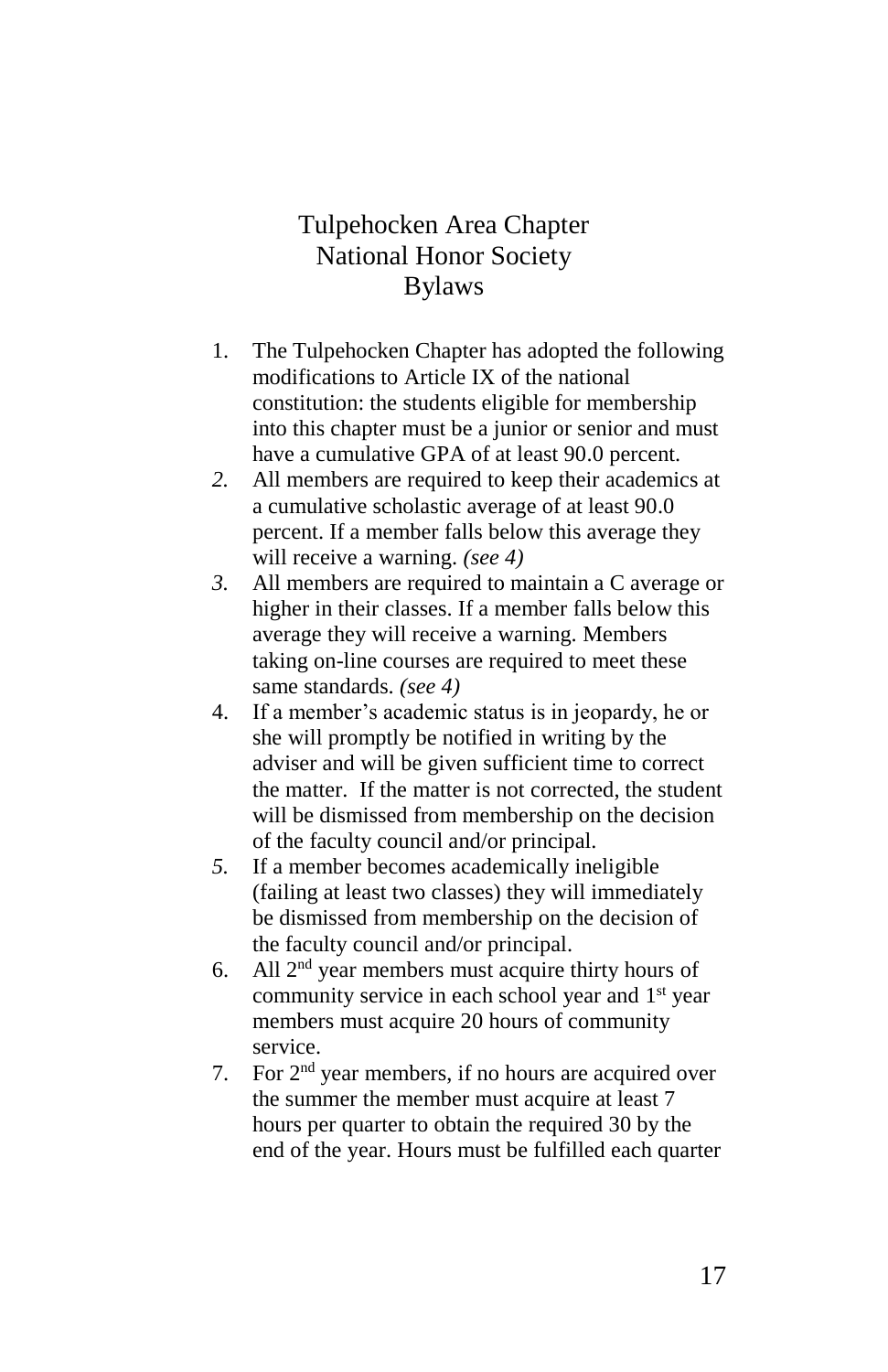and turned in by the end of the quarter date as stated on the school calendar. If the required hours are accrued over the summer or an amount that is fairly substantial, the student must accrue at least 3 hours of service per quarter.

- 8. 1 st year members must acquire 20 hours of service by the end of the year and must have at least 6 hours per quarter to reach the required amount.  $1<sup>st</sup>$  year members who acquire 20 hours or an amount that is fairly substantial before the end of the year will then be required to perform 3 hours of service per quarter.
- 9. Service hours must include all types of service including school hours, community hours and individual service hours.
- 10. Community service hour papers must be filled out and placed in the "Service Hours" box in the adviser's classroom by the end of each quarter in order for hours to count towards that quarter.
- 11. The Historian will be tallying the number of community service hours each month. If a member does not have the required hours *(see 6-8*), he or she will receive a warning.
- 12. A minimum of one NHS service event will be on the monthly calendar.
- 13. A NHS service event is one that is run, supported, and maintained by the Tulpehocken Chapter of the National Honor Society and is approved by the adviser.
- 14. NHS members are required to be at specific mandatory events. Written approval must be obtained from the adviser to miss such events. If approval is not obtained the member may receive a warning and could be dismissed from NHS if multiple infractions occur.
- 15. All members are expected to be at announced meetings. Attendance will be taken.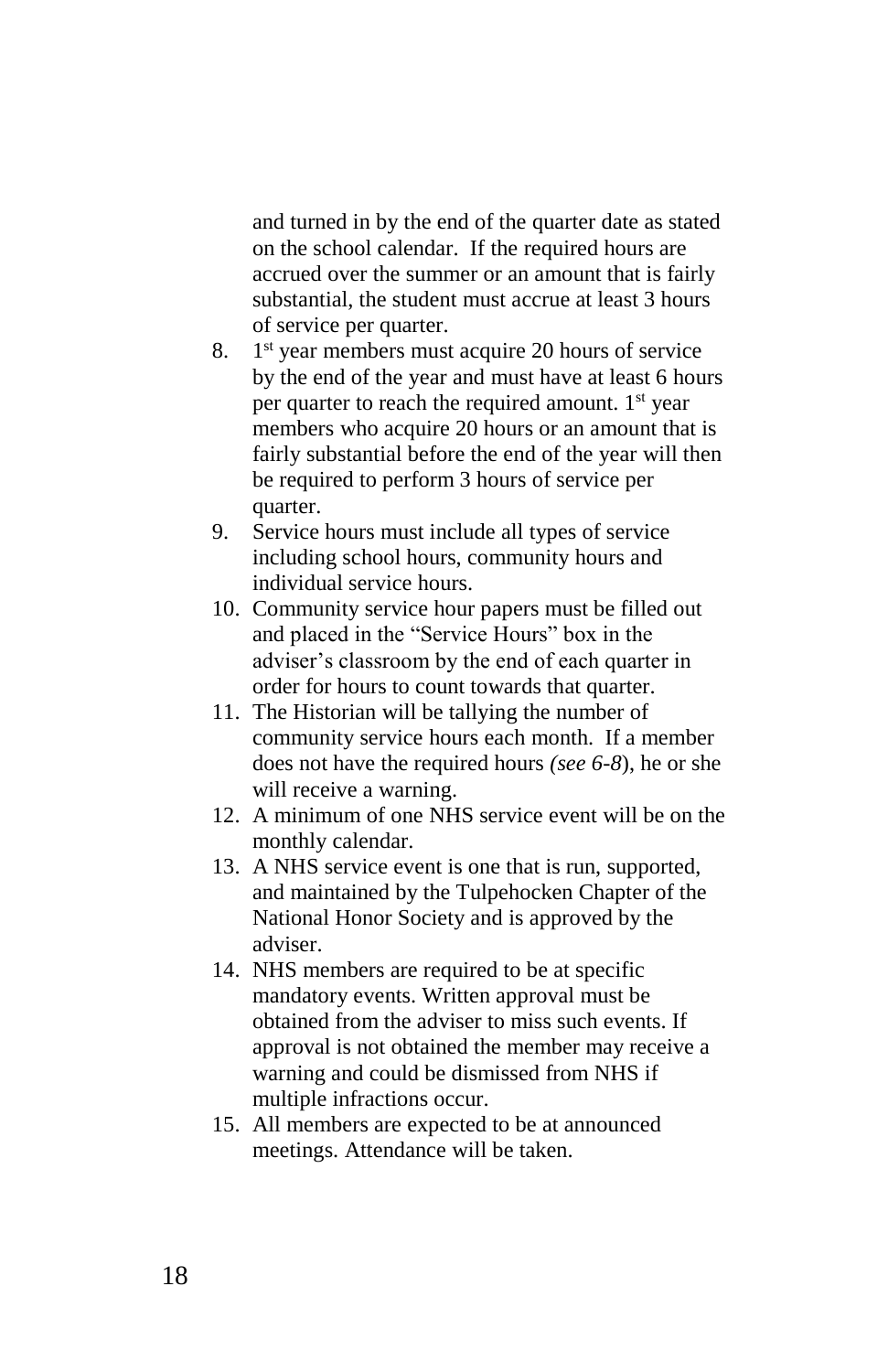- 16. A member who is on campus and cannot be present, has the responsibility of notifying the adviser before the meeting and is responsible for any information distributed at the meeting. A member wishing to miss a scheduled NHS meeting to attend a meeting for another activity must get prior approval from the adviser.
- 17. Members who are off campus, but do not have "inactive status" *(see 23)* and cannot attend regularly scheduled meetings, must check in and obtain information from the adviser at least once per cycle.
- 18. Members who do not follow rules 15-17 will receive a warning from the Adviser and if not corrected, lose membership status.
- 19. During general assembly meetings, members are required to be courteous and respectful to the opinions of others.
- 20. If a member would like to add something, he or she must raise his or her hand and speak with an open mind.
- 21. During an event and in all school settings members are expected to be on their best behavior and represent Tulpehocken graciously and courteously. Character must be displayed. All school rules and policies apply. Decisions of the advisor and/or principal are final.
- 22. In the case of flagrant violation of school rules or of the law, a member will be promptly dismissed from membership based on the decision of the faculty council and/or principal.
	- a. Flagrant Violations include, but are not limited to the following:
		- i. A student receiving OSS or ISS
		- ii. A student receiving detention.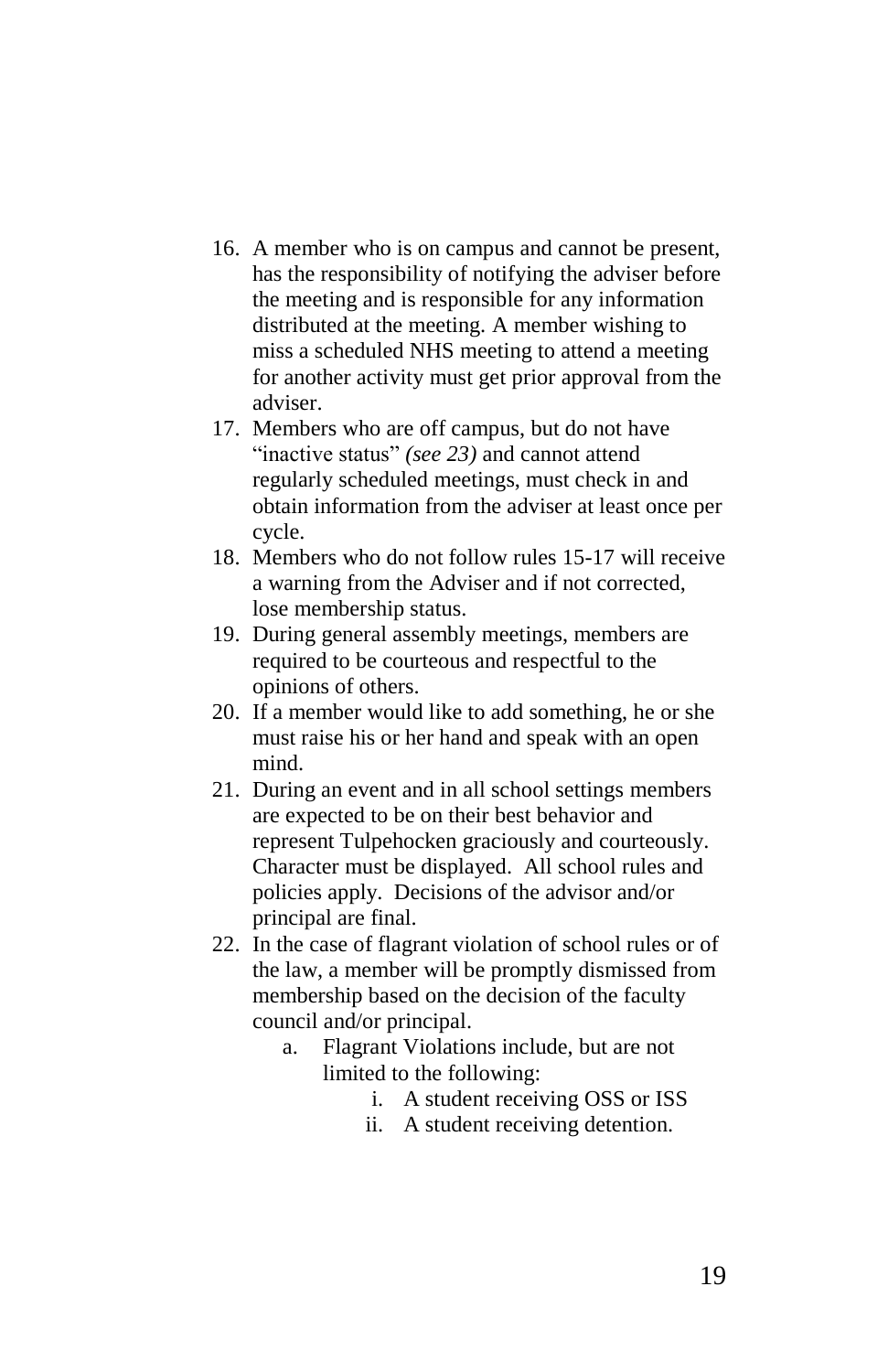- iii. Frequent violations of character, brought to attention by faculty or staff
- 23. If a member has off campus status, or is not regularly attending meetings or NHS activities, they may be put on In-Active status. Per the decision of the faculty council and/or principal, a student on In-Active status will have no voting rights in the chapter and will not be able to wear the NHS sash at graduation.
- 24. All students are expected to be of good morals and abide by the NHS National Constitution and by the THS NHS Bylaws.